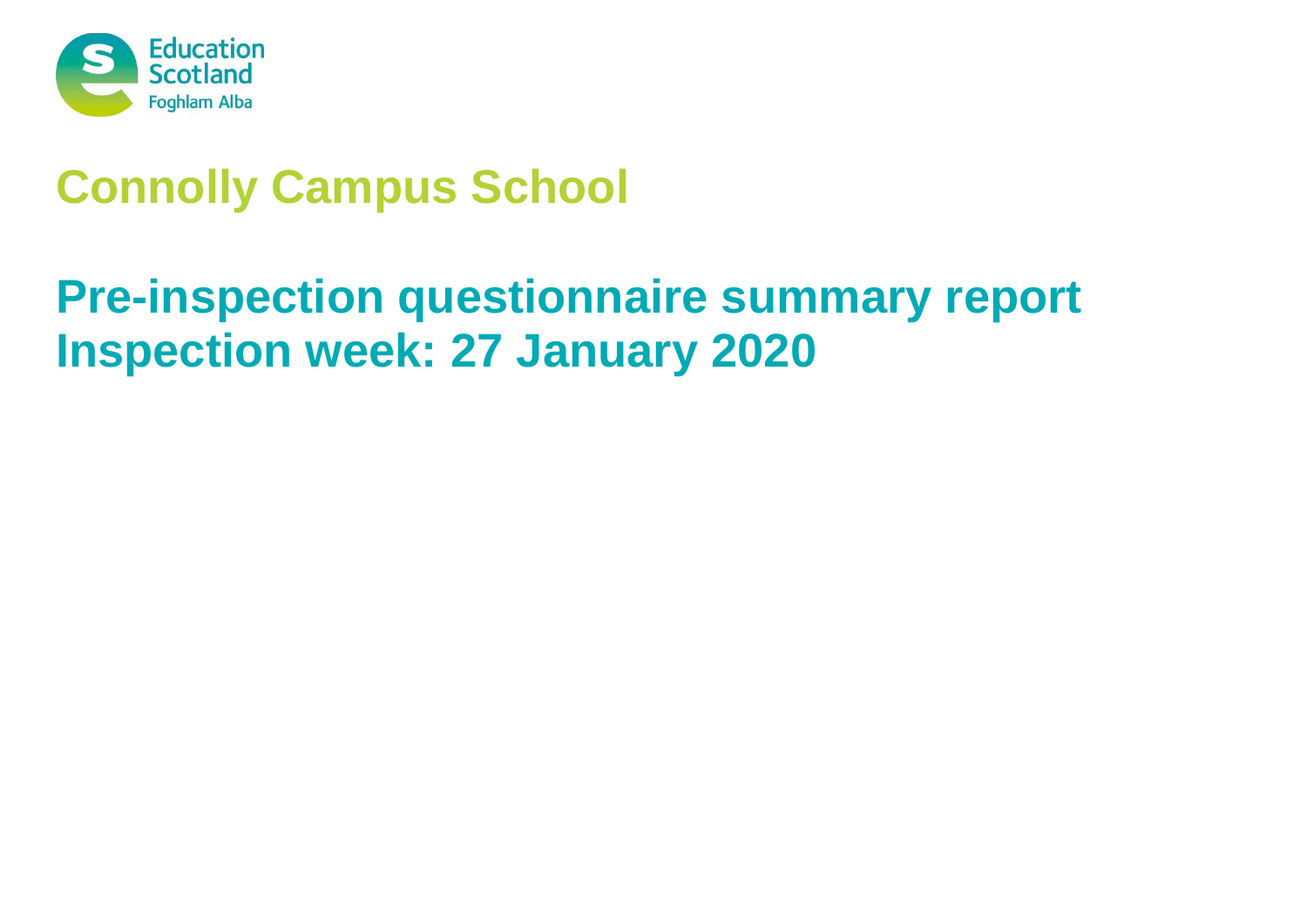## **Questionnaire for children in primary stages (01)**

### **01 Your experience by percentage (sharing)**

| Q<br>No.        | Question                                                                                                             | <b>Response</b><br>Count | <b>Agree</b><br>$\%$ | <b>Disagree</b><br>℅ | Don't<br>know % | Didn't<br>answer % |
|-----------------|----------------------------------------------------------------------------------------------------------------------|--------------------------|----------------------|----------------------|-----------------|--------------------|
| 4               | I feel safe when I am at school.                                                                                     | 16                       | 62.5                 | 12.5                 | 25              | 0.00               |
| 5               | My school helps me to feel safe.                                                                                     | 16                       | 81.25                | 18.75                | 0.00            | 0.00               |
| 6               | I have someone in my school I can speak to if I am upset or worried about<br>something.                              | 16                       | 62.5                 | 18.75                | 18.75           | 0.00               |
|                 | Staff treat me fairly and with respect.                                                                              | 16                       | 62.5                 | 25                   | 6.25            | 6.25               |
| 8               | Other children treat me fairly and with respect.                                                                     | 16                       | 50                   | 25                   | 25              | 0.00               |
| 9               | My school helps me to understand and respect other people.                                                           |                          | 68.75                | 18.75                | 6.25            | 6.25               |
| 10 <sup>°</sup> | My school is helping me to become confident.                                                                         |                          | 81.25                | 18.75                | 0.00            | 0.00               |
| 11              | My school teaches me how to lead a healthy lifestyle.                                                                |                          | 87.5                 | 12.5                 | 0.00            | 0.00               |
| 12              | There are lots of chances at my school for me to get regular exercise.                                               | 16                       | 87.5                 | 12.5                 | 0.00            | 0.00               |
| 13              | My school offers me the opportunity to take part in activities in school beyond the<br>classroom and timetabled day. | 16                       | 87.5                 | 6.25                 | 6.25            | 0.00               |
| 14              | I have the opportunity to discuss my achievements outwith school with an adult in<br>school who knows me well.       | 16                       | 87.5                 | 6.25                 | 6.25            | 0.00               |
| 15              | My school listens to my views.                                                                                       | 16                       | 81.25                | 6.25                 | 12.5            | 0.00               |
| 16              | My school takes my views into account.                                                                               | 16                       | 75                   | 6.25                 | 12.5            | 6.25               |
| 17              | I feel comfortable approaching staff with questions or suggestions.                                                  | 16                       | 87.5                 | 6.25                 | 6.25            | 0.00               |
| 18              | Staff help me to understand how I am progressing in my school work.                                                  | 16                       | 81.25                | 12.5                 | 6.25            | 0.00               |
| 19              | My homework helps me to understand and improve my work in school.                                                    | 16                       | 6.25                 | 87.5                 | 6.25            | 0.00               |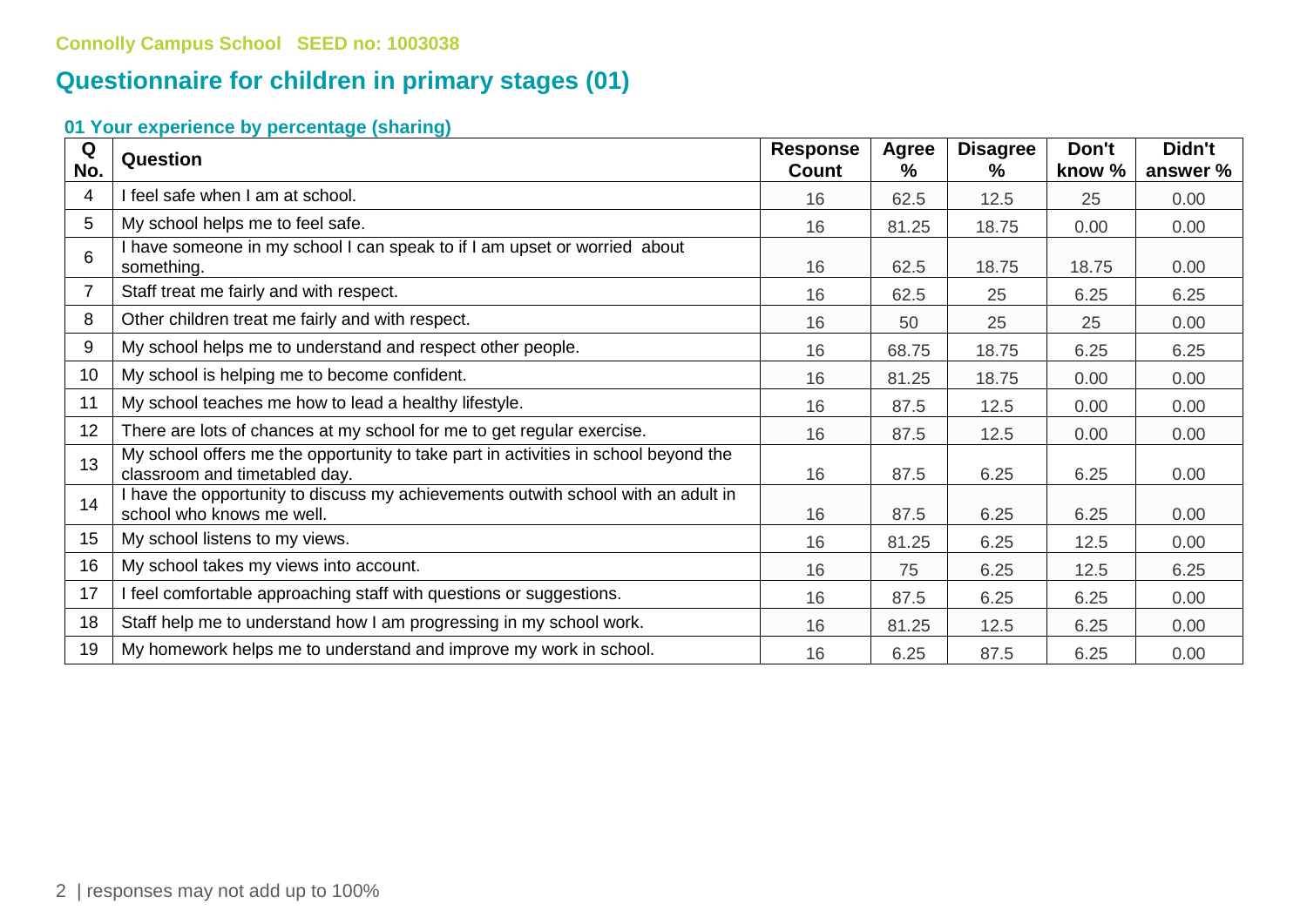#### **01 Your experience by percentage chart (sharing)**

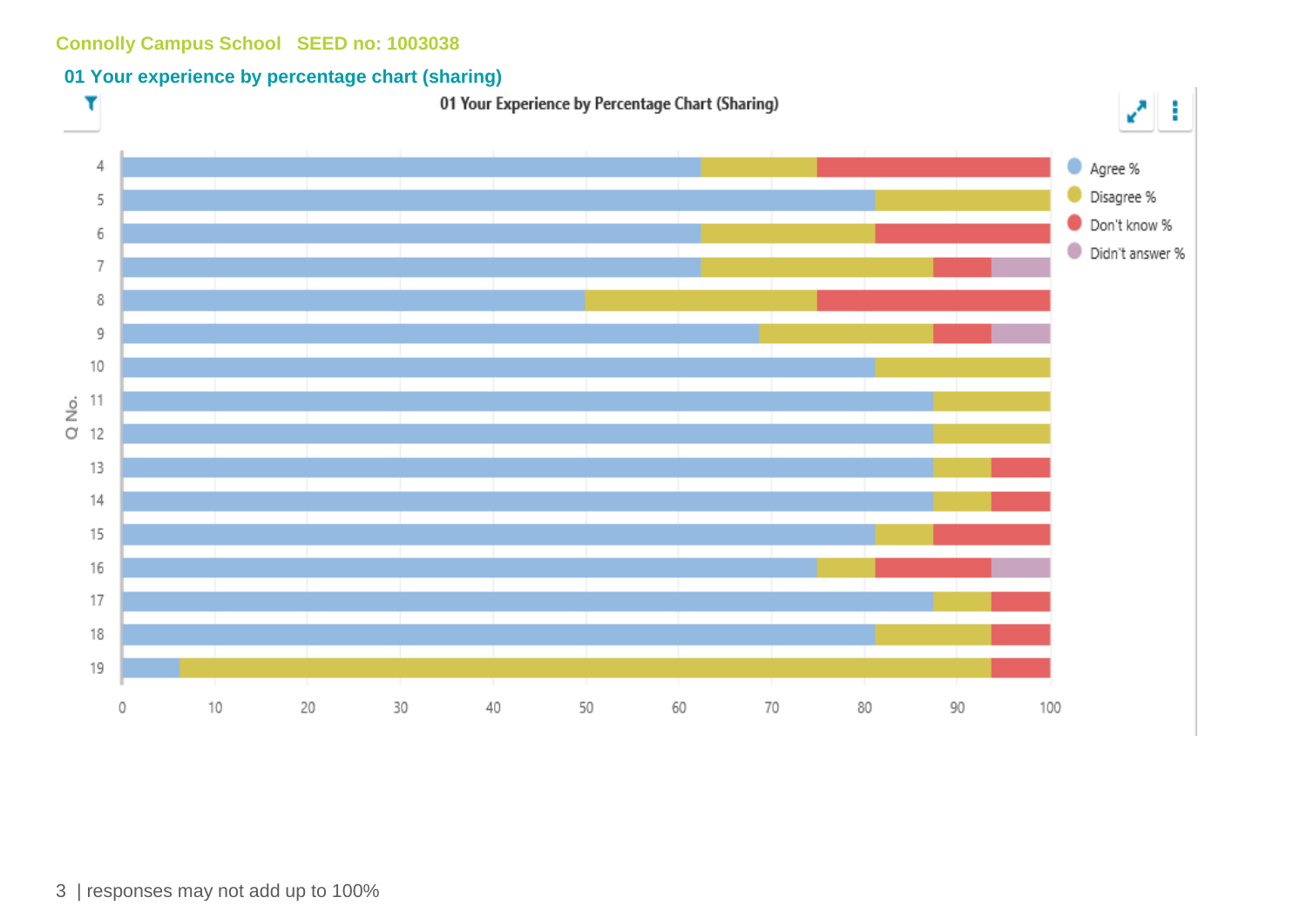#### **01 Your experience by percentage 2 (sharing)**

| Q<br>No. | <b>Question</b>                                                    | <b>Response</b><br><b>Count</b> | All of the<br>time % | Some of the<br>time % | Not very<br>often % | Don't<br>know % | Didn't<br>answer % |
|----------|--------------------------------------------------------------------|---------------------------------|----------------------|-----------------------|---------------------|-----------------|--------------------|
| 20       | Other children behave well.                                        | 16                              | 0.00                 | 56.25                 | 43.75               | 0.00            | 0.00               |
| 21       | My teachers ask me about what things I want to<br>learn in school. | 16                              | 12.5                 | 43.75                 | 43.75               | 0.00            | 0.00               |
| 22       | I enjoy learning at school.                                        | 16                              | 18.75                | 50                    | 31.25               | 0.00            | 0.00               |
| 23       | I feel that my work in school is hard enough.                      | 16                              | 12.5                 | 50                    | 31.25               | 0.00            | 6.25               |
| 24       | I know who to ask to get help if I find my work<br>too hard.       | 16                              | 50                   | 25                    | 12.5                | 12.5            | 0.00               |
| 25       | I am encouraged by staff to do the best I can.                     | 16                              | 62.5                 | 18.75                 | 18.75               | 0.00            | 0.00               |
| 26       | am happy with the quality of teaching in my<br>school.             | 16                              | 43.75                | 37.5                  | 18.75               | 0.00            | 0.00               |



4 | responses may not add up to 100%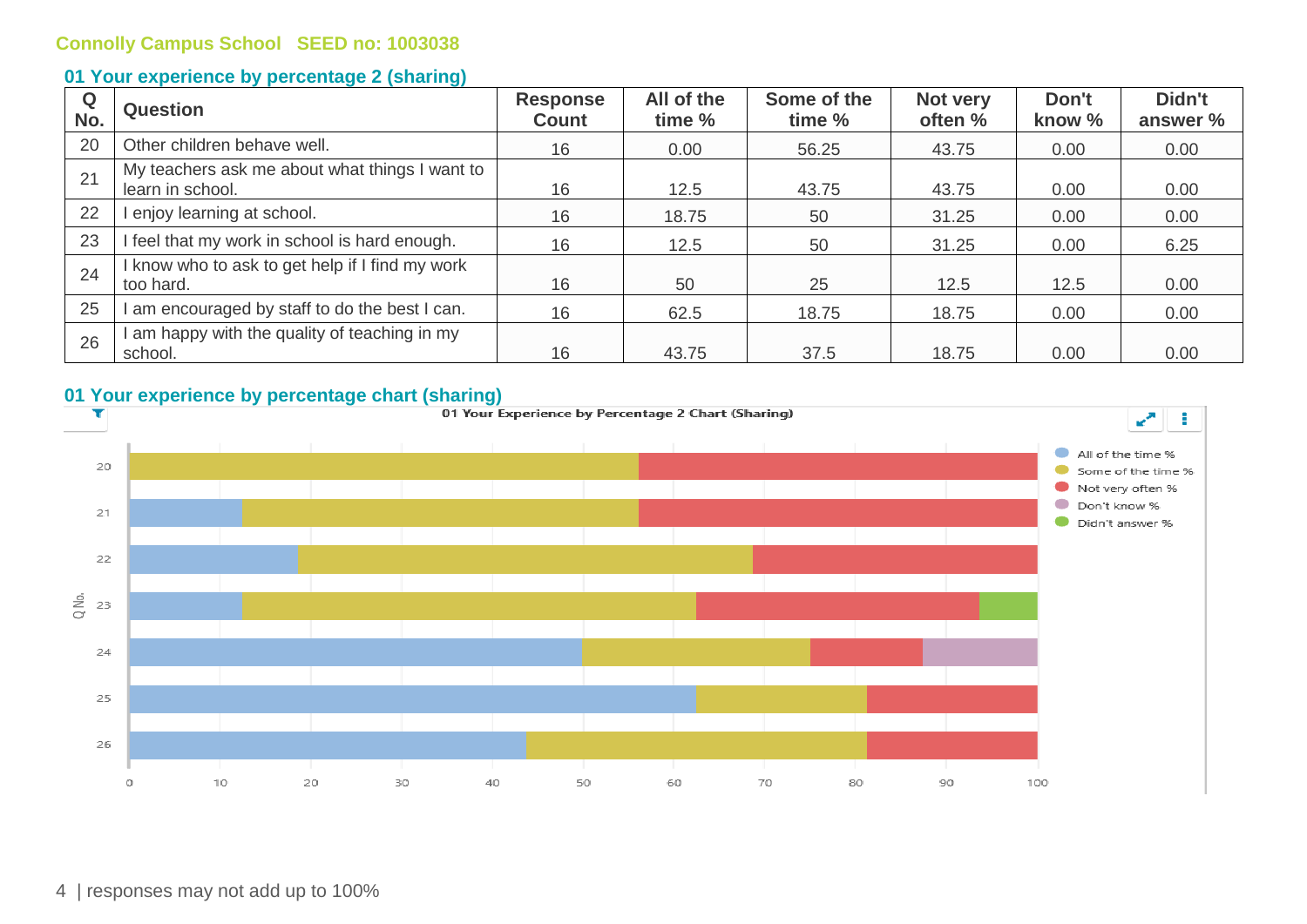## **Questionnaire for partners with the school (06)**

### **06 Your experience by percentage (sharing)**

| $\mathbf Q$<br>No. | Question                                                                                                                                                             | <b>Response</b><br><b>Count</b> | <b>Strongly</b><br>agree % | <b>Agree</b><br>$\%$ | <b>Disagree</b><br>$\frac{6}{6}$ | <b>Strongly</b><br>disagree<br>$\frac{0}{0}$ | Don't<br>know<br>$\frac{0}{0}$ | N/A<br>$\frac{0}{0}$ | Didn't<br>answer<br>$\frac{6}{6}$ |
|--------------------|----------------------------------------------------------------------------------------------------------------------------------------------------------------------|---------------------------------|----------------------------|----------------------|----------------------------------|----------------------------------------------|--------------------------------|----------------------|-----------------------------------|
| 3                  | My service/organisation works in partnership with<br>the school on a regular basis.                                                                                  | 31                              | 64.52                      | 29.03                | 0.00                             | 0.00                                         | 3.23                           | 0.00                 | 3.23                              |
| $\overline{4}$     | We are aware of the school's procedures for<br>reporting child protection and safeguarding<br>concerns.                                                              | 31                              | 54.84                      | 22.58                | 6.45                             | 0.00                                         | 0.00                           | 12.9                 | 3.23                              |
| 5                  | My service/organisation has a clear understanding<br>of the school's strategies for raising attainment for<br>all.                                                   | 31                              | 38.71                      | 48.39                | 6.45                             | 0.00                                         | 3.23                           | 0.00                 | 3.23                              |
| 6                  | There are effective arrangements in place for jointly<br>planning provision with the school.                                                                         | 31                              | 45.16                      | 45.16                | 0.00                             | 0.00                                         | 3.23                           | 3.23                 | 3.23                              |
| $\overline{7}$     | There are effective arrangements for jointly<br>delivering provision with the school.                                                                                | 31                              | 45.16                      | 48.39                | 0.00                             | 0.00                                         | 3.23                           | 0.00                 | 3.23                              |
| 8                  | My service/organisation is involved in the school's<br>self-evaluation of our joint work.                                                                            | 31                              | 32.26                      | 35.48                | 12.9                             | 3.23                                         | 9.68                           | 3.23                 | 3.23                              |
| 9                  | Roles and responsibilities are clearly defined within<br>the partnership.                                                                                            | 31                              | 61.29                      | 29.03                | 3.23                             | 0.00                                         | 3.23                           | 0.00                 | 3.23                              |
| 10                 | Effective arrangements are in place to evaluate the<br>impact of our partnership working.                                                                            | 31                              | 29.03                      | 48.39                | 9.68                             | 0.00                                         | 6.45                           | 3.23                 | 3.23                              |
| 11                 | My service/organisation is kept up to date with<br>changes in the school which may affect the<br>services we deliver.                                                | 31                              | 35.48                      | 51.61                | 3.23                             | 0.00                                         | 3.23                           | 3.23                 | 3.23                              |
| 12                 | The school provides my service/organisation with<br>relevant information about the needs of children<br>and young people.                                            | 31                              | 51.61                      | 35.48                | 3.23                             | 0.00                                         | 0.00                           | 6.45                 | 3.23                              |
| 13                 | Arrangements are in place to support my<br>service/organisation to share relevant information<br>about the progress of children and young people<br>with the school. | 31                              | 32.26                      | 48.39                | 0.00                             | 3.23                                         | 3.23                           | 9.68                 | 3.23                              |
| 14                 | The school values the contribution made by my<br>service/organisation.                                                                                               | 31                              | 67.74                      | 25.81                | 0.00                             | 0.00                                         | 3.23                           | 0.00                 | 3.23                              |
| 15                 | The school actively promotes my<br>service/organisation to potential users, as<br>appropriate.                                                                       | 31                              | 35.48                      | 12.9                 | 3.23                             | 0.00                                         | 16.13                          | 29.03                | 3.23                              |

5 | responses may not add up to 100%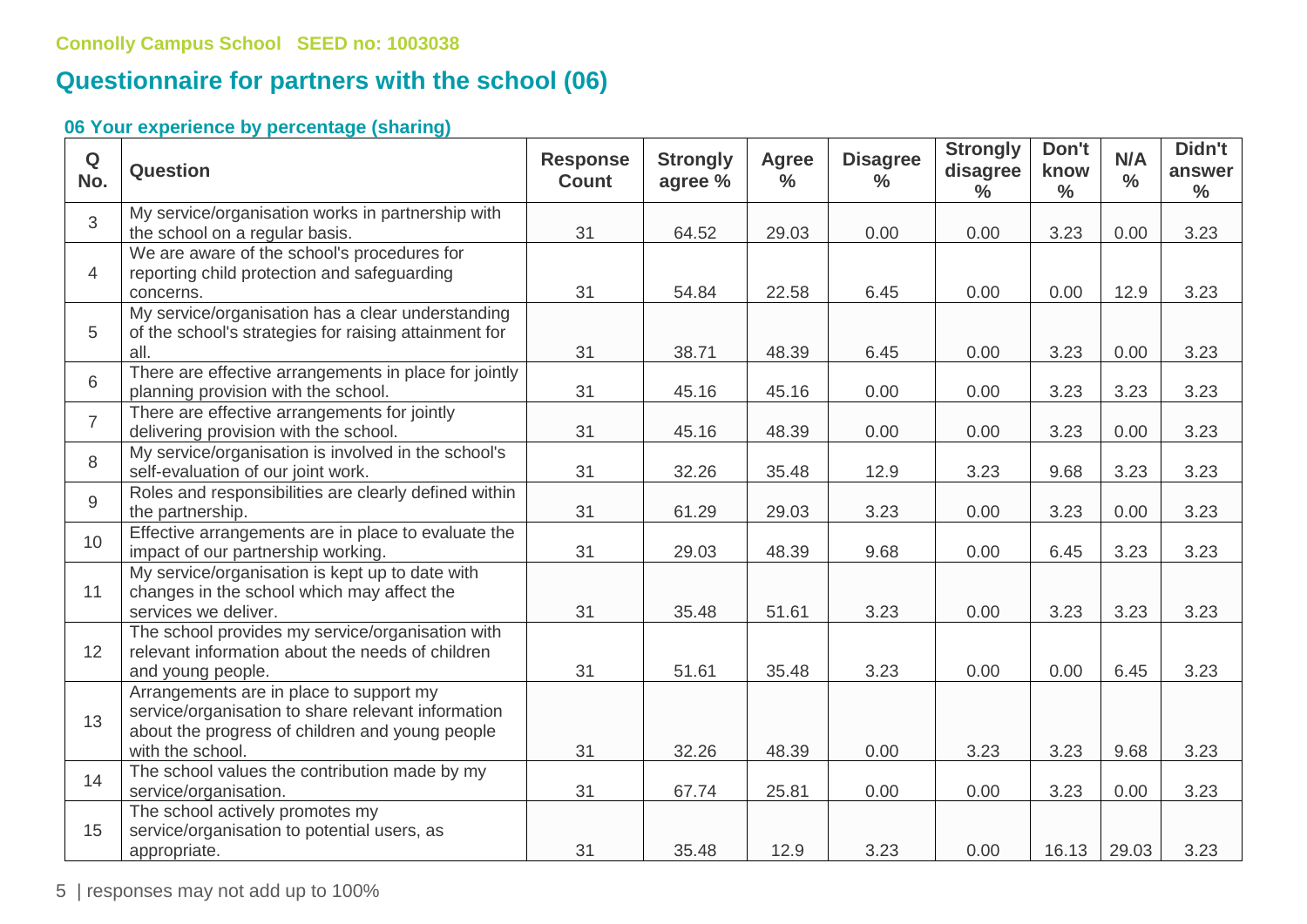| Q<br>No. | <b>Question (cont.)</b>                                                                                                     | <b>Response</b><br><b>Count</b> | <b>Strongly</b><br>agree % | Agree<br>$\frac{6}{6}$ | <b>Disagree</b><br>$\frac{9}{6}$ | Strongly<br>disagree<br>$\%$ | Don't<br>know<br>$\%$ | N/A<br>$\frac{0}{0}$ | Didn't<br>answer<br>$\%$ |
|----------|-----------------------------------------------------------------------------------------------------------------------------|---------------------------------|----------------------------|------------------------|----------------------------------|------------------------------|-----------------------|----------------------|--------------------------|
| 16       | There are opportunities to network, share practice<br>and participate in joint training and development<br>with the school. | 31                              | 32.26                      | 35.48                  | 19.35                            | 0.00                         | 3.23                  | 6.45                 | 3.23                     |
| 17       | My service/organisation has a clear understanding<br>of the social, cultural and economic context of the<br>school.         | 31                              | 45.16                      | 45.16                  | 0.00                             | 0.00                         | 3.23                  | 3.23                 | 3.23                     |
| 18       | Overall, partnership working with the school works<br>well.                                                                 | 31                              | 54.84                      | 38.71                  | 0.00                             | 0.00                         | 3.23                  | 0.00                 | 3.23                     |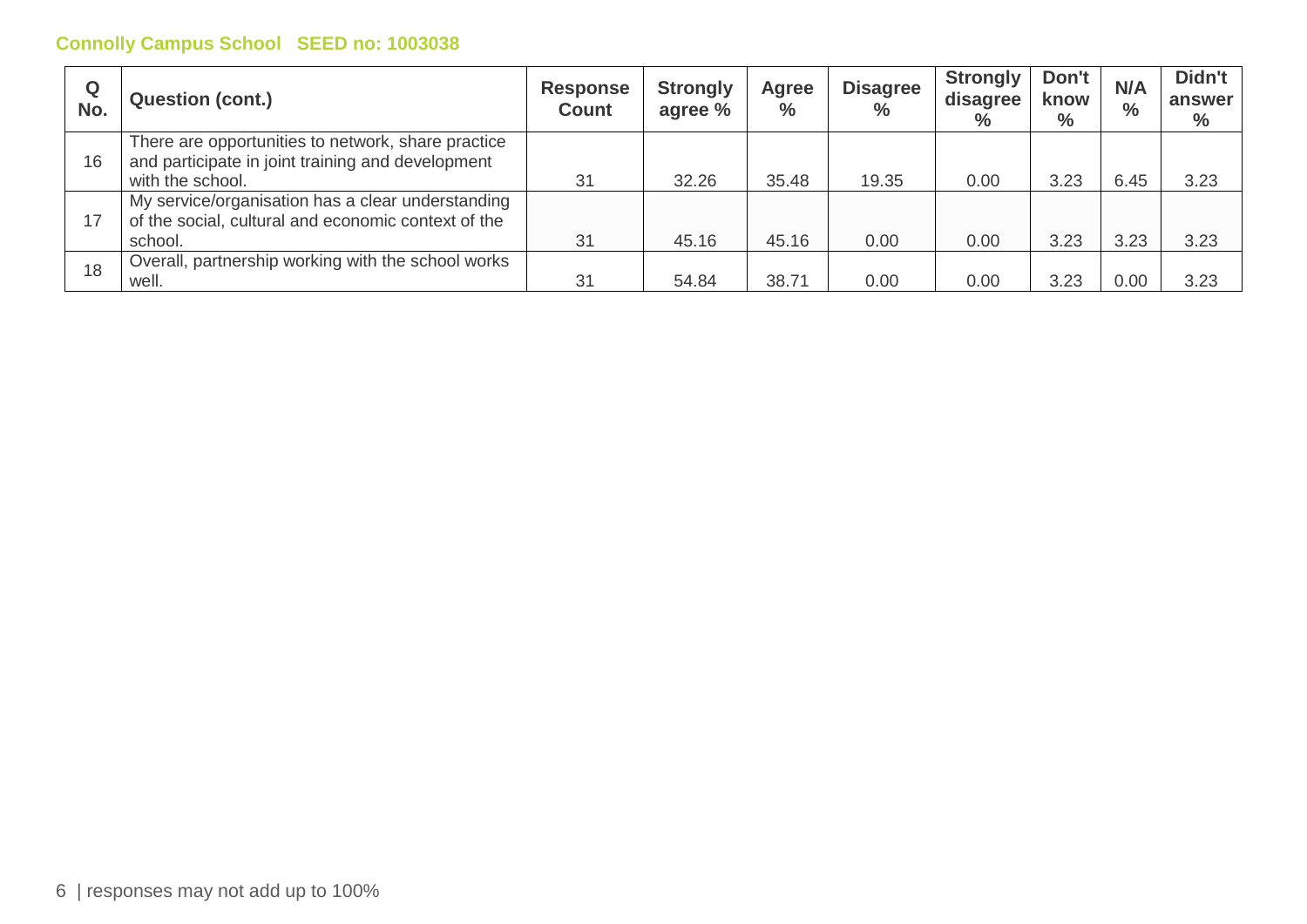#### **06 Your experience by percentage chart (sharing)**



7 | responses may not add up to 100%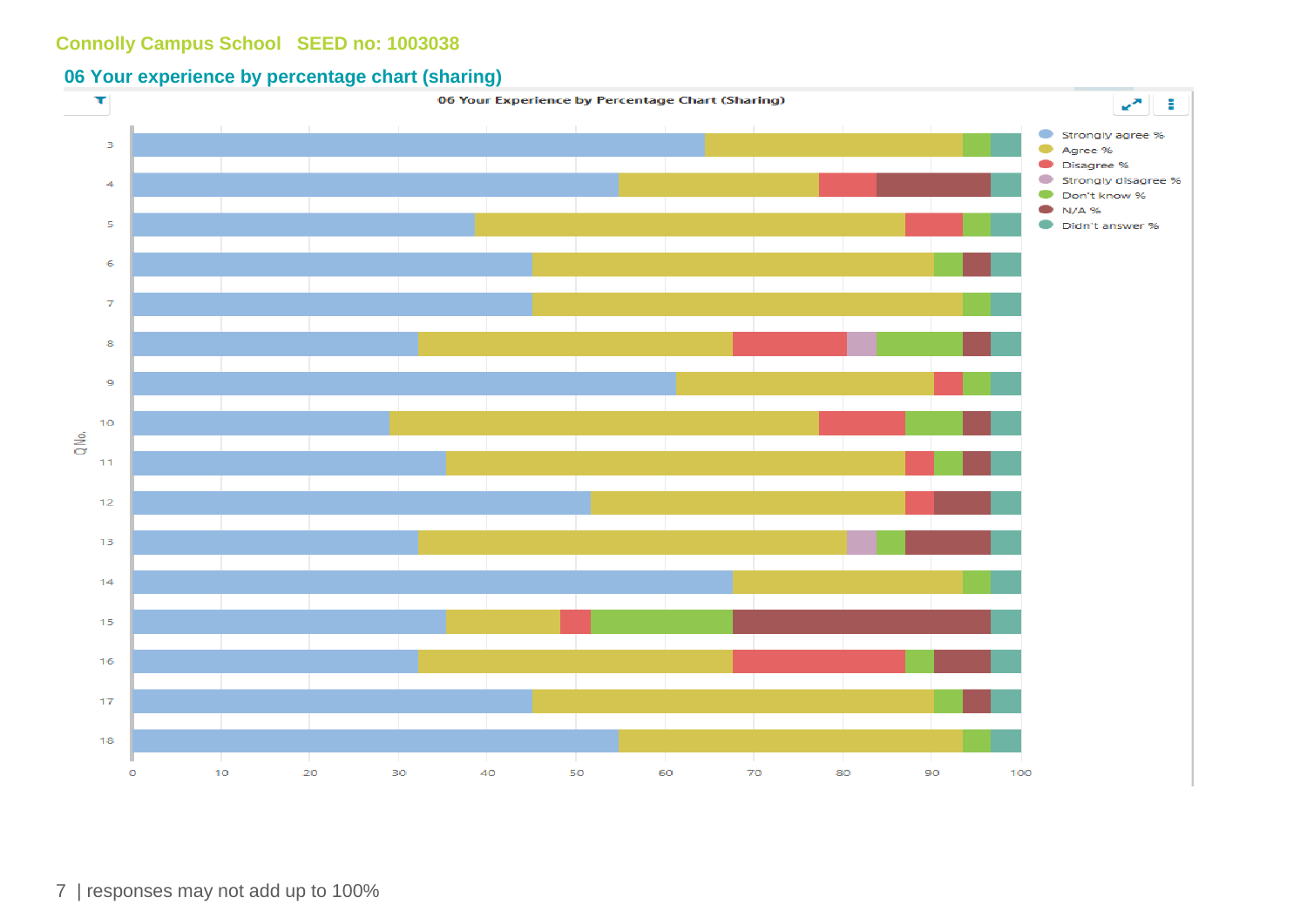## **Questionnaire for school teachers (10)**

### **10 Your experience by percentage (sharing)**

| Q<br>No.        | <b>Question</b>                                                                                                                     | <b>Response</b><br><b>Count</b> | <b>Strongly</b><br>agree % | Agree<br>$\frac{9}{6}$ | <b>Disagree</b><br>$\%$ | <b>Strongly</b><br>disagree<br>$\frac{9}{6}$ | Don't<br>know<br>$\frac{9}{6}$ | N/A<br>$\frac{0}{0}$ | Didn't<br>answer<br>% |
|-----------------|-------------------------------------------------------------------------------------------------------------------------------------|---------------------------------|----------------------------|------------------------|-------------------------|----------------------------------------------|--------------------------------|----------------------|-----------------------|
| $\overline{2}$  | I find it rewarding to be a member of staff at this<br>school.                                                                      | 24                              | 54.17                      | 41.67                  | 0.00                    | 0.00                                         | 4.17                           | 0.00                 | 0.00                  |
| 3               | I feel a valued part of the school's community.                                                                                     | 24                              | 54.17                      | 37.5                   | 4.17                    | 0.00                                         | 4.17                           | 0.00                 | 0.00                  |
| $\overline{4}$  | I am encouraged to learn and share practice with<br>colleagues from other schools.                                                  | 24                              | 54.17                      | 41.67                  | 0.00                    | 0.00                                         | 4.17                           | 0.00                 | 0.00                  |
| 5               | I am given the opportunity to learn and share practice<br>with colleagues from other schools.                                       | 24                              | 50                         | 41.67                  | 4.17                    | 0.00                                         | 4.17                           | 0.00                 | 0.00                  |
| 6               | I have a clear understanding of the social, cultural and<br>economic context of the school.                                         | 24                              | 66.67                      | 29.17                  | 0.00                    | 0.00                                         | 4.17                           | 0.00                 | 0.00                  |
| $\overline{7}$  | I feel appropriately supported by the school to<br>undertake my role.                                                               | 24                              | 50                         | 37.5                   | 4.17                    | 0.00                                         | 8.33                           | 0.00                 | 0.00                  |
| 8               | I am supported to engage in professional learning.                                                                                  | 24                              | 54.17                      | 33.33                  | 4.17                    | 0.00                                         | 4.17                           | 0.00                 | 4.17                  |
| 9               | My professional learning enables me to reflect on and<br>improve my practice.                                                       | 24                              | 58.33                      | 37.5                   | 0.00                    | 0.00                                         | 4.17                           | 0.00                 | 0.00                  |
| 10 <sup>°</sup> | I have regular opportunities to undertake leadership<br>roles.                                                                      | 24                              | 41.67                      | 29.17                  | 4.17                    | 0.00                                         | 8.33                           | 16.67                | 0.00                  |
| 11              | I have opportunities to be involved in agreeing<br>priorities for the school.                                                       | 24                              | 58.33                      | 33.33                  | 4.17                    | 0.00                                         | 0.00                           | 4.17                 | 0.00                  |
| 12              | I am actively involved in the school's ongoing self-<br>evaluation.                                                                 | 24                              | 50                         | 41.67                  | 0.00                    | 0.00                                         | 4.17                           | 4.17                 | 0.00                  |
| 13              | GTCS standards are used to support professional<br>dialogue.                                                                        | 24                              | 37.5                       | 50                     | 0.00                    | 0.00                                         | 4.17                           | 8.33                 | 0.00                  |
| 14              | I use information, including data, effectively to identify<br>and reduce inequalities in children's and young<br>people's outcomes. | 24                              | 50                         | 45.83                  | 0.00                    | 0.00                                         | 4.17                           | 0.00                 | 0.00                  |
| 15              | I understand how to apply the school's procedures<br>relating to child protection and safeguarding.                                 | 24                              | 62.5                       | 33.33                  | 0.00                    | 0.00                                         | 4.17                           | 0.00                 | 0.00                  |
| 16              | The school's vision and values underpins my work.                                                                                   | 24                              | 54.17                      | 41.67                  | 0.00                    | 0.00                                         | 4.17                           | 0.00                 | 0.00                  |
| 17              | Staff treat all children and young people fairly and with<br>respect.                                                               | 24                              | 58.33                      | 37.5                   | 0.00                    | 0.00                                         | 4.17                           | 0.00                 | 0.00                  |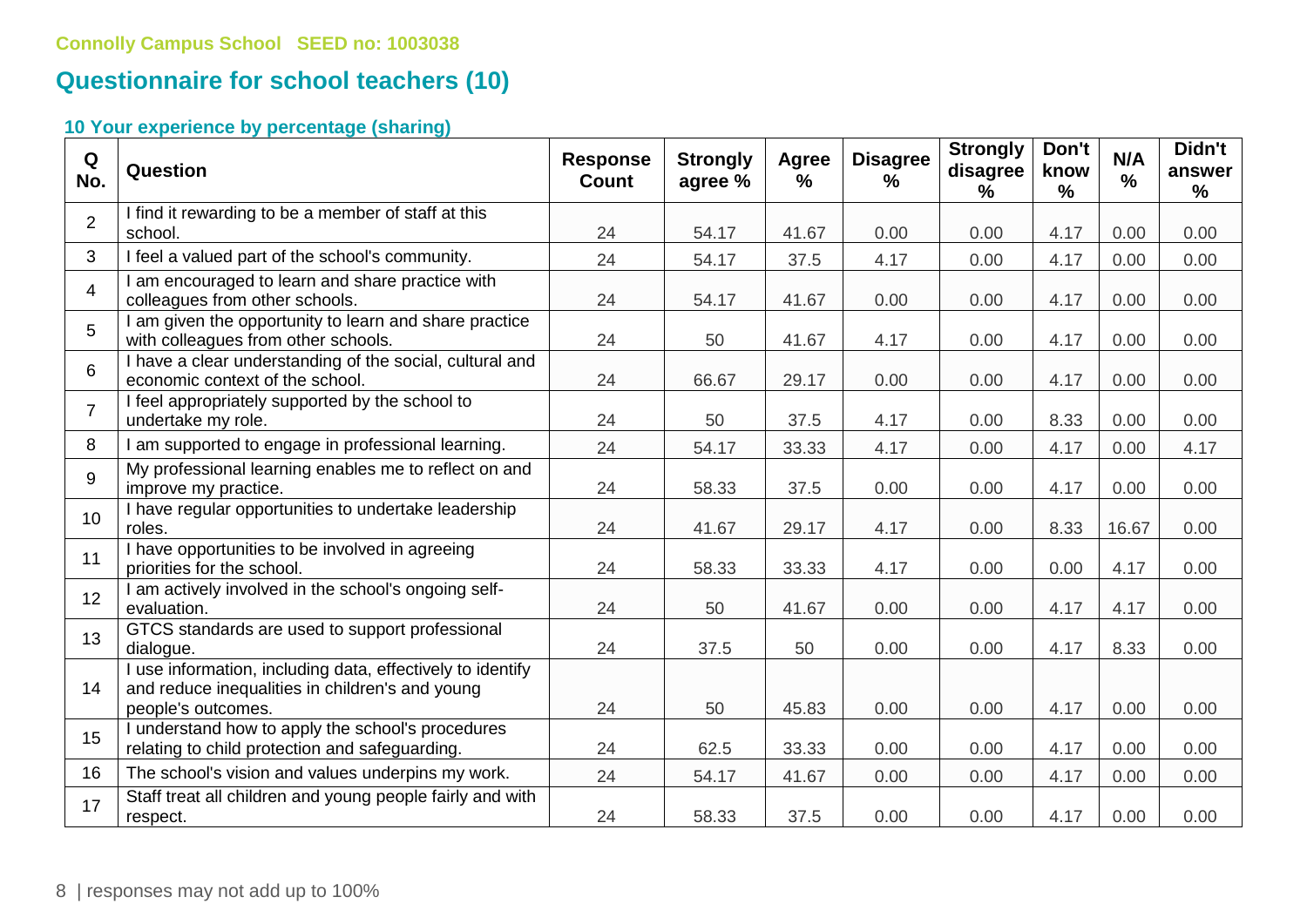| Q<br>No. | <b>Question (cont.)</b>                                                                                                                           | <b>Response</b><br><b>Count</b> | <b>Strongly</b><br>agree % | Agree<br>$\%$ | <b>Disagree</b><br>$\%$ | <b>Strongly</b><br>disagree<br>% | Don't<br>know<br>% | N/A<br>$\frac{0}{0}$ | Didn't<br>answer<br>% |
|----------|---------------------------------------------------------------------------------------------------------------------------------------------------|---------------------------------|----------------------------|---------------|-------------------------|----------------------------------|--------------------|----------------------|-----------------------|
| 18       | Colleagues treat each other with respect.                                                                                                         | 24                              | 54.17                      | 37.5          | 4.17                    | 0.00                             | 4.17               | 0.00                 | 0.00                  |
| 19       | Children and young people are encouraged and<br>supported to treat others with respect.                                                           | 24                              | 62.5                       | 33.33         | 0.00                    | 0.00                             | 4.17               | 0.00                 | 0.00                  |
| 20       | Children and young people are well behaved.                                                                                                       | 24                              | 8.33                       | 58.33         | 20.83                   | 0.00                             | 0.00               | 12.5                 | 0.00                  |
| 21       | The school deals effectively with any bullying.                                                                                                   | 24                              | 41.67                      | 45.83         | 0.00                    | 0.00                             | 12.5               | 0.00                 | 0.00                  |
| 22       | I am provided with feedback when I report an incident.                                                                                            | 24                              | 33.33                      | 50            | 8.33                    | 0.00                             | 4.17               | 4.17                 | 0.00                  |
| 23       | Staff at all levels within the school communicate<br>effectively with each other.                                                                 | 24                              | 37.5                       | 45.83         | 12.5                    | 0.00                             | 4.17               | 0.00                 | 0.00                  |
| 24       | The school's arrangements for engaging parents in<br>their child's learning are effective.                                                        | 24                              | 41.67                      | 50            | 0.00                    | 0.00                             | 8.33               | 0.00                 | 0.00                  |
| 25       | The school is well led and managed.                                                                                                               | 24                              | 54.17                      | 37.5          | 0.00                    | 0.00                             | 8.33               | 0.00                 | 0.00                  |
| 26       | Collaborative working across the school is effective in<br>taking forward improvement.                                                            | 24                              | 50                         | 37.5          | 0.00                    | 0.00                             | 8.33               | 4.17                 | 0.00                  |
| 27       | Children and young people are engaged in their<br>learning.                                                                                       | 24                              | 20.83                      | 75            | 0.00                    | 0.00                             | 4.17               | 0.00                 | 0.00                  |
| 28       | I give children and young people regular feedback<br>which helps them to progress.                                                                | 24                              | 41.67                      | 54.17         | 0.00                    | 0.00                             | 4.17               | 0.00                 | 0.00                  |
| 29       | Children and young people are provided with<br>experiences which meet their learning needs.                                                       | 24                              | 50                         | 41.67         | 0.00                    | 0.00                             | 4.17               | 0.00                 | 4.17                  |
| 30       | Children and young people are involved in talking<br>about and planning their learning.                                                           | 24                              | 37.5                       | 54.17         | 8.33                    | 0.00                             | 0.00               | 0.00                 | 0.00                  |
| 31       | Children and young people are involved in setting their<br>learning targets.                                                                      | 24                              | 41.67                      | 50            | 0.00                    | 0.00                             | 8.33               | 0.00                 | 0.00                  |
| 32       | Children and young people have the opportunity to<br>lead their learning.                                                                         | 24                              | 25                         | 66.67         | 0.00                    | 0.00                             | 8.33               | 0.00                 | 0.00                  |
| 33       | I receive appropriate support for planning, preparation<br>and assessment.                                                                        | 24                              | 29.17                      | 62.5          | 0.00                    | 0.00                             | 4.17               | 4.17                 | 0.00                  |
| 34       | The school has effective strategies to support children<br>and young people with their learning, including those<br>requiring additional support. | 24                              | 45.83                      | 45.83         | 0.00                    | 0.00                             | 8.33               | 0.00                 | 0.00                  |
| 35       | Staff have a shared understanding of their<br>'responsibility of all' in literacy and numeracy and<br>health and wellbeing.                       | 24                              | 41.67                      | 50            | 4.17                    | 0.00                             | 4.17               | 0.00                 | 0.00                  |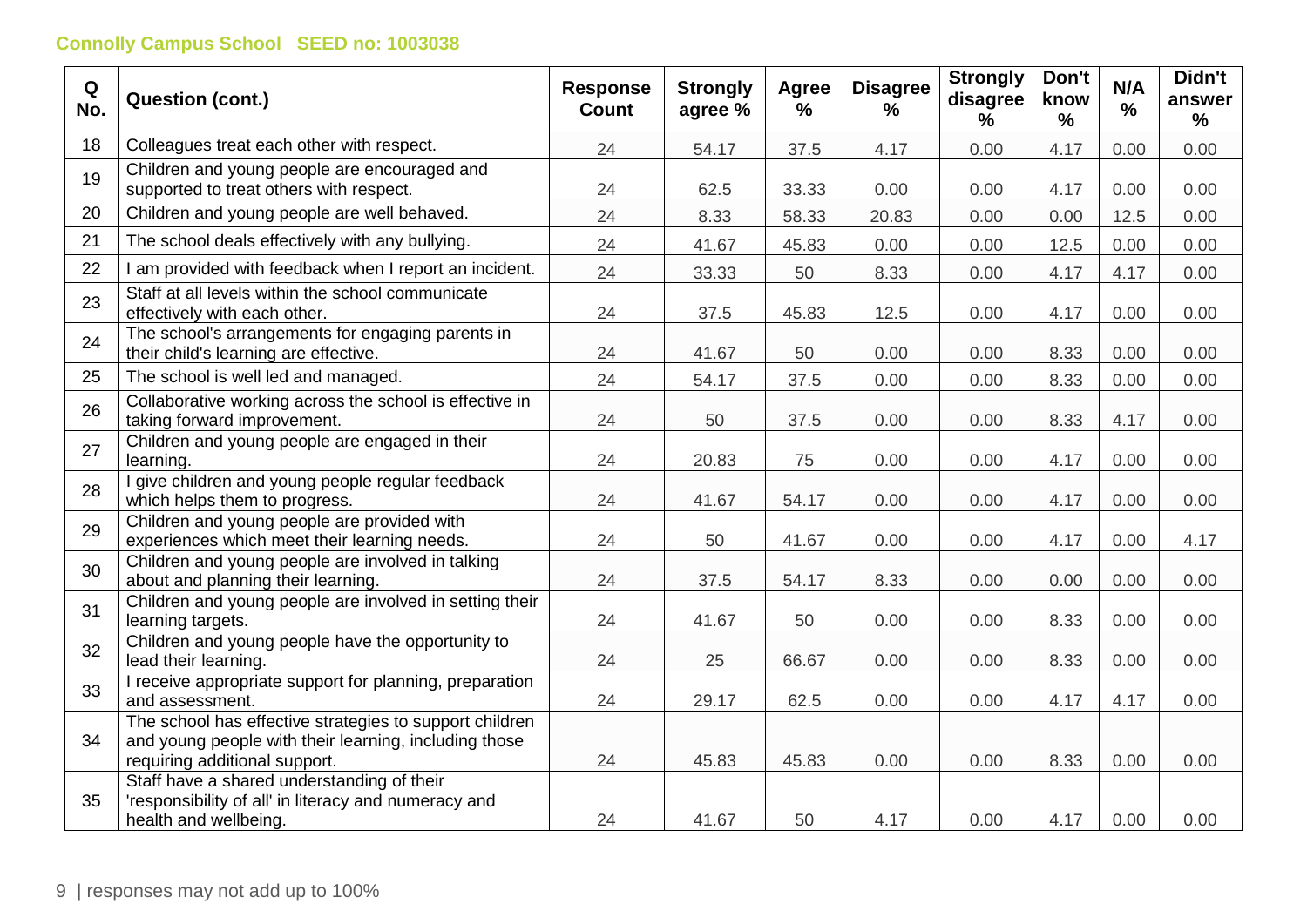| Q<br>No. | <b>Question (cont.)</b>                                                                                                    | <b>Response</b><br><b>Count</b> | <b>Strongly</b><br>agree % | Agree<br>$\%$ | <b>Disagree</b><br>$\frac{0}{0}$ | <b>Strongly</b><br>disagree<br>$\frac{0}{0}$ | Don't<br>know<br>$\%$ | N/A<br>$\%$ | Didn't<br>answer<br>% |
|----------|----------------------------------------------------------------------------------------------------------------------------|---------------------------------|----------------------------|---------------|----------------------------------|----------------------------------------------|-----------------------|-------------|-----------------------|
| 36       | Moderation activities are helping me to make sound<br>professional judgements.                                             | 24                              | 25                         | 45.83         | 4.17                             | 0.00                                         | 12.5                  | 12.5        | 0.00                  |
| 37       | I have regular opportunities to help shape the<br>curriculum through discussions with colleagues,<br>parents and partners. | 24                              | 45.83                      | 45.83         | 0.00                             | 0.00                                         | 4.17                  | 4.17        | 0.00                  |
| 38       | I am aware of and involved in the school's strategies<br>for raising attainment for all.                                   | 24                              | 50                         | 45.83         | 0.00                             | 0.00                                         | 4.17                  | 0.00        | 0.00                  |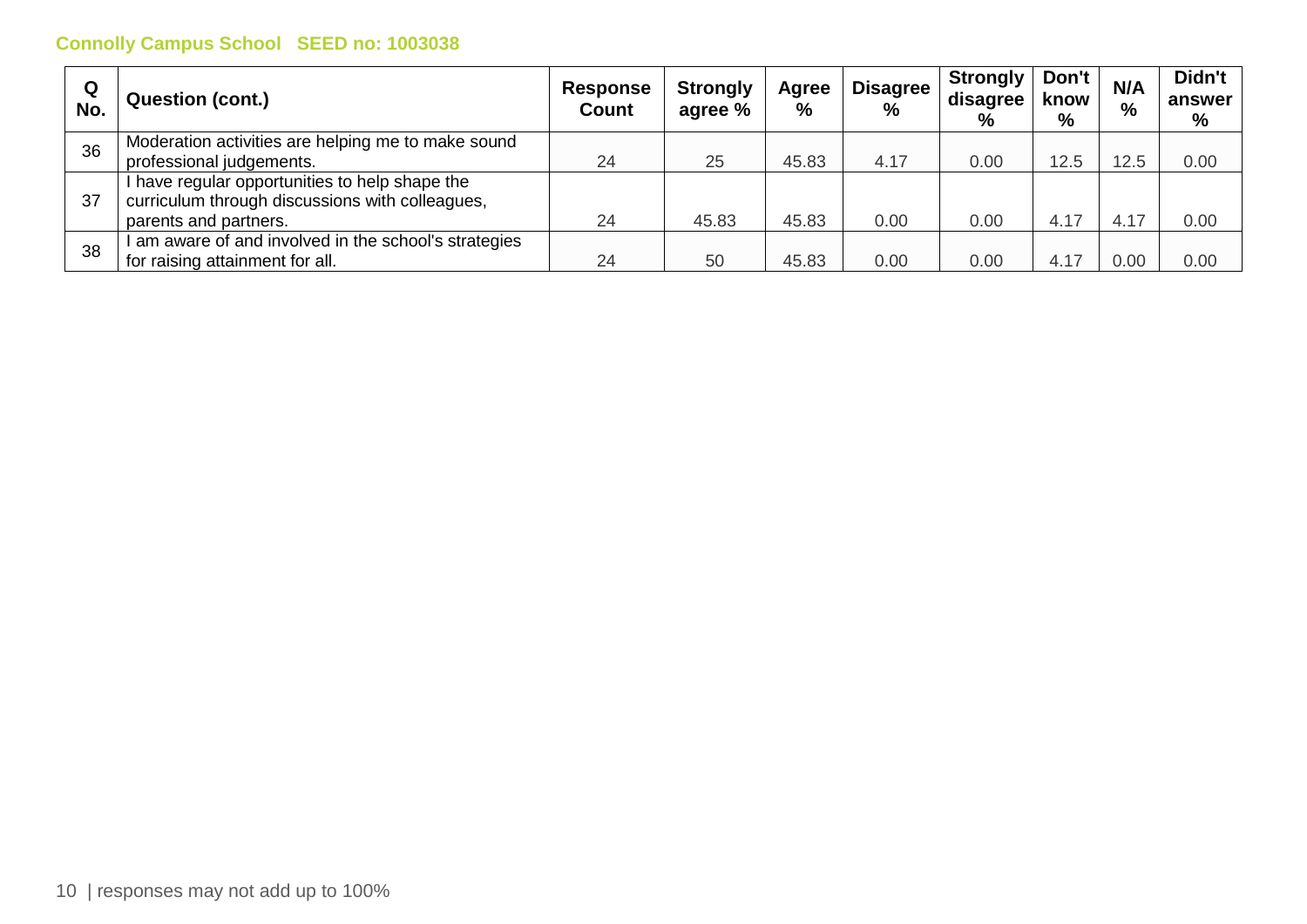#### **10 Your experience by percentage chart (sharing)**

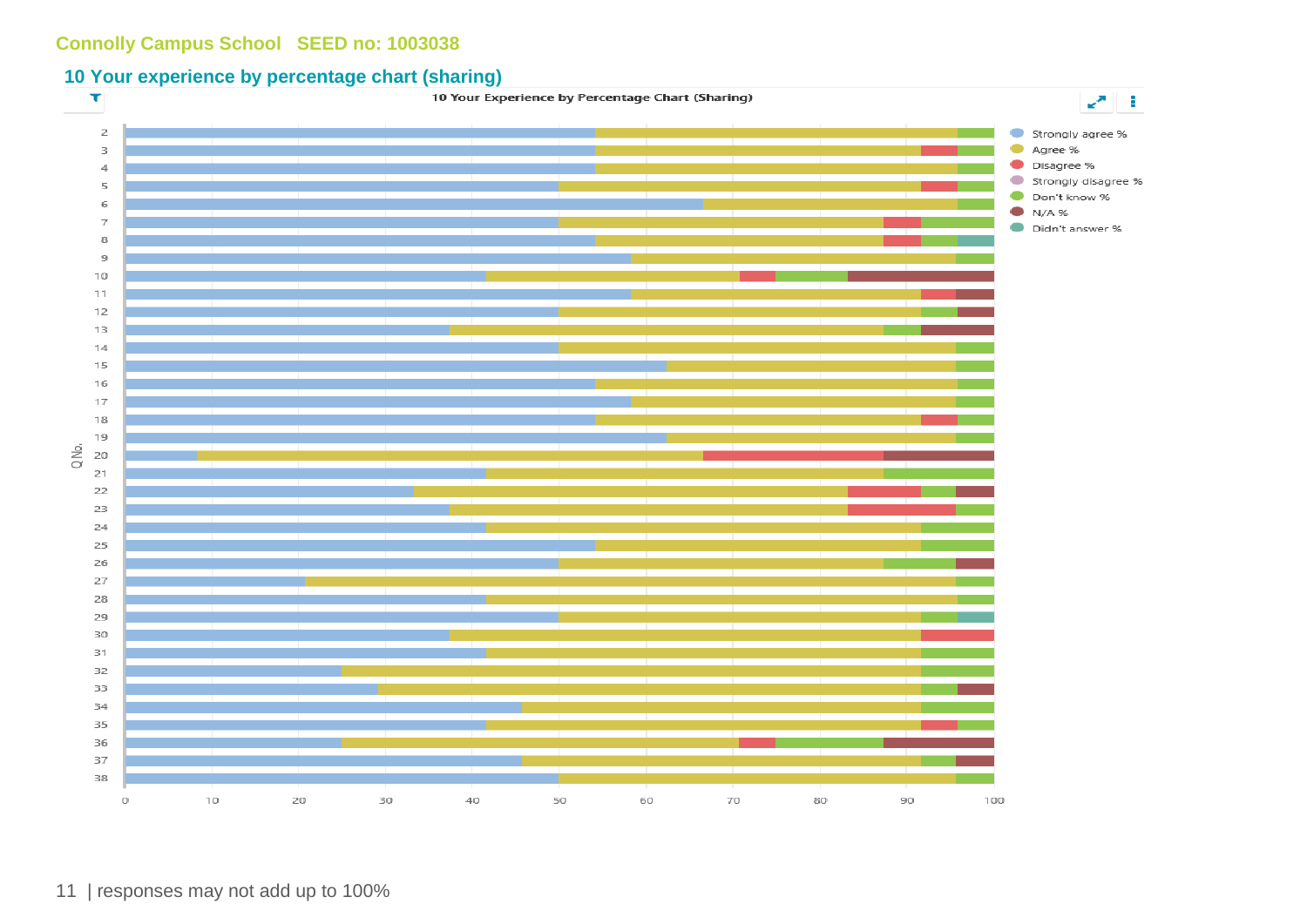## **Questionnaire for pupil support staff (11)**

### **11 Your experience by percentage (sharing)**

| Q<br>No.       | Question                                                                                                                            | <b>Response</b><br><b>Count</b> | <b>Strongly</b><br>agree % | <b>Agree</b><br>$\frac{6}{6}$ | <b>Disagree</b><br>$\frac{9}{6}$ | <b>Strongly</b><br>disagree<br>$\frac{0}{0}$ | Don't<br>know<br>$\frac{0}{0}$ | N/A<br>$\frac{0}{0}$ | Didn't<br>answer<br>$\frac{0}{0}$ |
|----------------|-------------------------------------------------------------------------------------------------------------------------------------|---------------------------------|----------------------------|-------------------------------|----------------------------------|----------------------------------------------|--------------------------------|----------------------|-----------------------------------|
| $\overline{2}$ | I find it rewarding to be a member of staff at this<br>school.                                                                      | 10                              | 70                         | 20                            | 0.00                             | 0.00                                         | 10                             | 0.00                 | 0.00                              |
| 3              | I feel a valued part of the school's community.                                                                                     | 10                              | 60                         | 30                            | 0.00                             | 0.00                                         | 10                             | 0.00                 | 0.00                              |
| 4              | I am encouraged to learn and share practice with<br>colleagues from other schools.                                                  | 10                              | 50                         | 40                            | 0.00                             | 0.00                                         | 10                             | 0.00                 | 0.00                              |
| 5              | I am given the opportunity to learn and share practice<br>with colleagues from other schools.                                       | 10                              | 40                         | 50                            | 0.00                             | 0.00                                         | 10                             | 0.00                 | 0.00                              |
| 6              | I have a clear understanding of the social, cultural and<br>economic context of the school.                                         | 10                              | 30                         | 60                            | 0.00                             | 0.00                                         | 10                             | 0.00                 | 0.00                              |
| $\overline{7}$ | I feel appropriately supported by the school to<br>undertake my role.                                                               | 10                              | 50                         | 40                            | 0.00                             | 0.00                                         | 10                             | 0.00                 | 0.00                              |
| 8              | I am supported to engage in professional learning.                                                                                  | 10                              | 50                         | 40                            | 0.00                             | 0.00                                         | 10                             | 0.00                 | 0.00                              |
| 9              | My professional learning enables me to reflect on and<br>improve my practice.                                                       | 10                              | 70                         | 20                            | 0.00                             | 0.00                                         | 10                             | 0.00                 | 0.00                              |
| 11             | I have opportunities to be involved in agreeing<br>priorities for the school.                                                       | 10                              | 40                         | 50                            | 0.00                             | 0.00                                         | 10                             | 0.00                 | 0.00                              |
| 12             | I am actively involved in the school's ongoing self-<br>evaluation.                                                                 | 10                              | 40                         | 50                            | 0.00                             | 0.00                                         | 10                             | 0.00                 | 0.00                              |
| 13             | I use information, including data, effectively to identify<br>and reduce inequalities in children's and young<br>people's outcomes. | 10                              | 30                         | 60                            | 0.00                             | 0.00                                         | 10                             | 0.00                 | 0.00                              |
| 14             | I understand how to apply the school's procedures<br>relating to child protection and safeguarding.                                 | 10                              | 70                         | 20                            | 0.00                             | 0.00                                         | 10                             | 0.00                 | 0.00                              |
| 15             | The school's vision and values underpins my work.                                                                                   | 10                              | 70                         | 20                            | 0.00                             | 0.00                                         | 10                             | 0.00                 | 0.00                              |
| 16             | Staff treat all children and young people fairly and with<br>respect.                                                               | 10                              | 80                         | 10                            | 0.00                             | 0.00                                         | 10                             | 0.00                 | 0.00                              |
| 17             | Colleagues treat each other with respect.                                                                                           | 10                              | 40                         | 50                            | 0.00                             | 0.00                                         | 10                             | 0.00                 | 0.00                              |
| 18             | Children and young people are encouraged and<br>supported to treat others with respect.                                             | 10                              | 60                         | 30                            | 0.00                             | 0.00                                         | 10                             | 0.00                 | 0.00                              |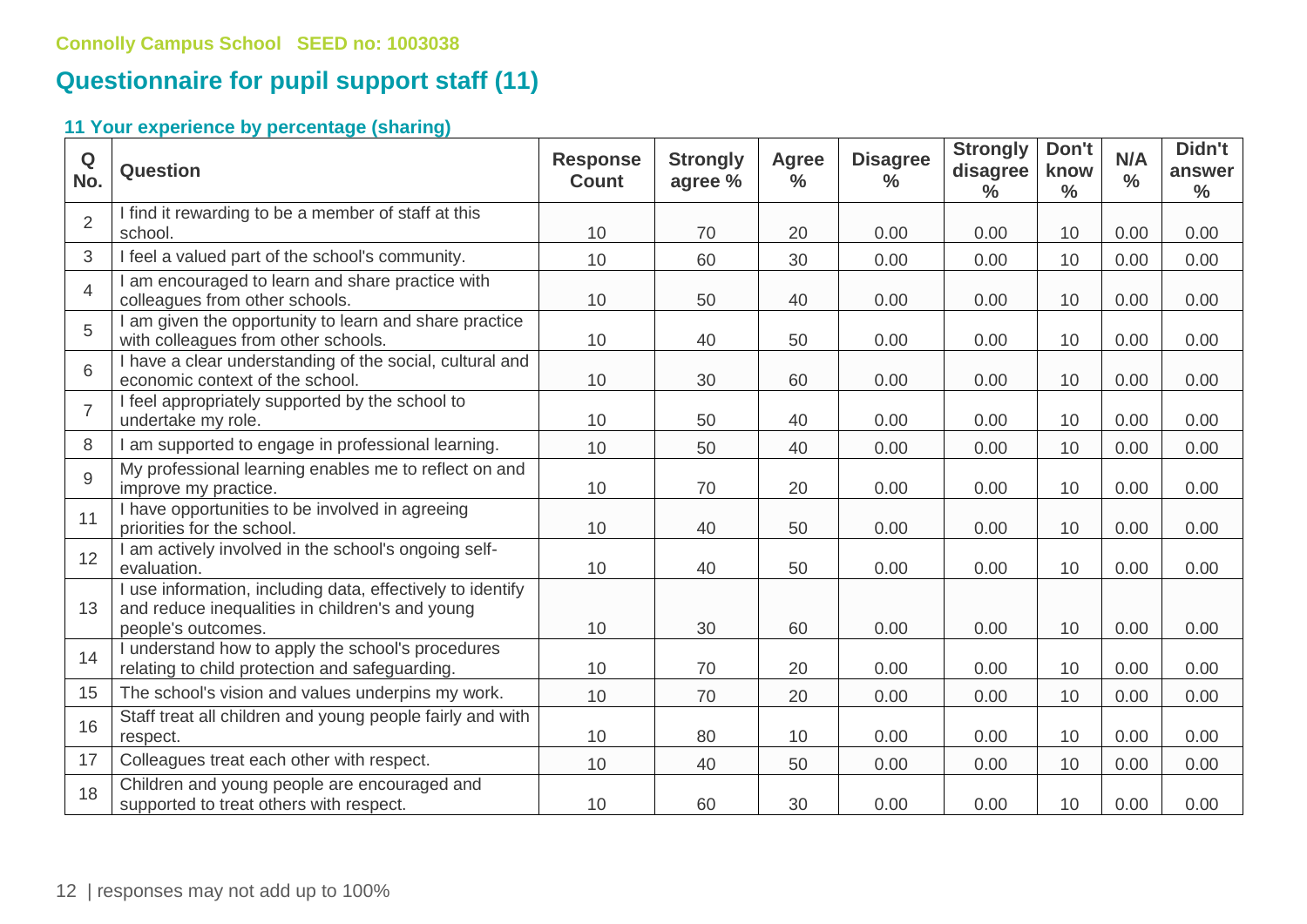| Q<br>No. | <b>Question (cont.)</b>                                                                                                                           | <b>Response</b><br><b>Count</b> | <b>Strongly</b><br>agree % | <b>Agree</b><br>$\frac{0}{0}$ | <b>Disagree</b><br>$\frac{0}{0}$ | <b>Strongly</b><br>disagree<br>$\frac{0}{0}$ | Don't<br>know<br>$\frac{0}{0}$ | N/A<br>$\frac{0}{0}$ | Didn't<br>answer<br>$\frac{0}{0}$ |
|----------|---------------------------------------------------------------------------------------------------------------------------------------------------|---------------------------------|----------------------------|-------------------------------|----------------------------------|----------------------------------------------|--------------------------------|----------------------|-----------------------------------|
| 20       | The school deals effectively with any bullying.                                                                                                   | 10                              | 20                         | 70                            | 0.00                             | 0.00                                         | 10                             | 0.00                 | 0.00                              |
| 21       | I am provided with feedback when I report an incident.                                                                                            | 10                              | 40                         | 50                            | 0.00                             | 0.00                                         | 10                             | 0.00                 | 0.00                              |
| 22       | Staff at all levels within the school communicate<br>effectively with each other.                                                                 | 10                              | 20                         | 70                            | 0.00                             | 0.00                                         | 10                             | 0.00                 | 0.00                              |
| 23       | The school's arrangements for engaging parents in<br>their child's learning are effective.                                                        | 10                              | 40                         | 50                            | 0.00                             | 0.00                                         | 10                             | 0.00                 | 0.00                              |
| 24       | The school is well led and managed.                                                                                                               | 10                              | 50                         | 40                            | 0.00                             | 0.00                                         | 10                             | 0.00                 | 0.00                              |
| 25       | Collaborative working across the school is effective in<br>taking forward improvement.                                                            | 10                              | 30                         | 60                            | 0.00                             | 0.00                                         | 10                             | 0.00                 | 0.00                              |
| 26       | Children and young people are engaged in their<br>learning.                                                                                       | 10                              | 40                         | 50                            | 0.00                             | 0.00                                         | 10                             | 0.00                 | 0.00                              |
| 27       | I give children and young people regular feedback<br>which helps them to progress.                                                                | 10                              | 50                         | 40                            | 0.00                             | 0.00                                         | 10                             | 0.00                 | 0.00                              |
| 28       | Children and young people are provided with<br>experiences which meet their learning needs.                                                       | 10                              | 40                         | 50                            | 0.00                             | 0.00                                         | 10                             | 0.00                 | 0.00                              |
| 29       | Children and young people are involved in talking<br>about and planning their learning.                                                           | 10                              | 30                         | 60                            | 0.00                             | 0.00                                         | 10                             | 0.00                 | 0.00                              |
| 30       | Children and young people are involved in setting<br>their learning targets.                                                                      | 10                              | 40                         | 40                            | 10                               | 0.00                                         | 10                             | 0.00                 | 0.00                              |
| 31       | Children and young people have the opportunity to<br>lead their learning.                                                                         | 10                              | 20                         | 70                            | 0.00                             | 0.00                                         | 10                             | 0.00                 | 0.00                              |
| 32       | I receive appropriate support for planning, preparation<br>and assessment.                                                                        | 10                              | 40                         | 50                            | 0.00                             | 0.00                                         | 10                             | 0.00                 | 0.00                              |
| 33       | The school has effective strategies to support children<br>and young people with their learning, including those<br>requiring additional support. | 10                              | 70                         | 20                            | 0.00                             | 0.00                                         | 10                             | 0.00                 | 0.00                              |
| 34       | Staff have a shared understanding of their<br>'responsibility of all' in literacy and numeracy and<br>health and wellbeing.                       | 10                              | 40                         | 50                            | 0.00                             | 0.00                                         | 10                             | 0.00                 | 0.00                              |
| 35       | I have regular opportunities to help shape the<br>curriculum as part of the team.                                                                 | 10                              | 30                         | 60                            | 0.00                             | 0.00                                         | 10                             | 0.00                 | 0.00                              |
| 36       | I am aware of the school's strategies for raising<br>attainment for all.                                                                          | 10                              | 40                         | 50                            | 0.00                             | 0.00                                         | 10                             | 0.00                 | 0.00                              |